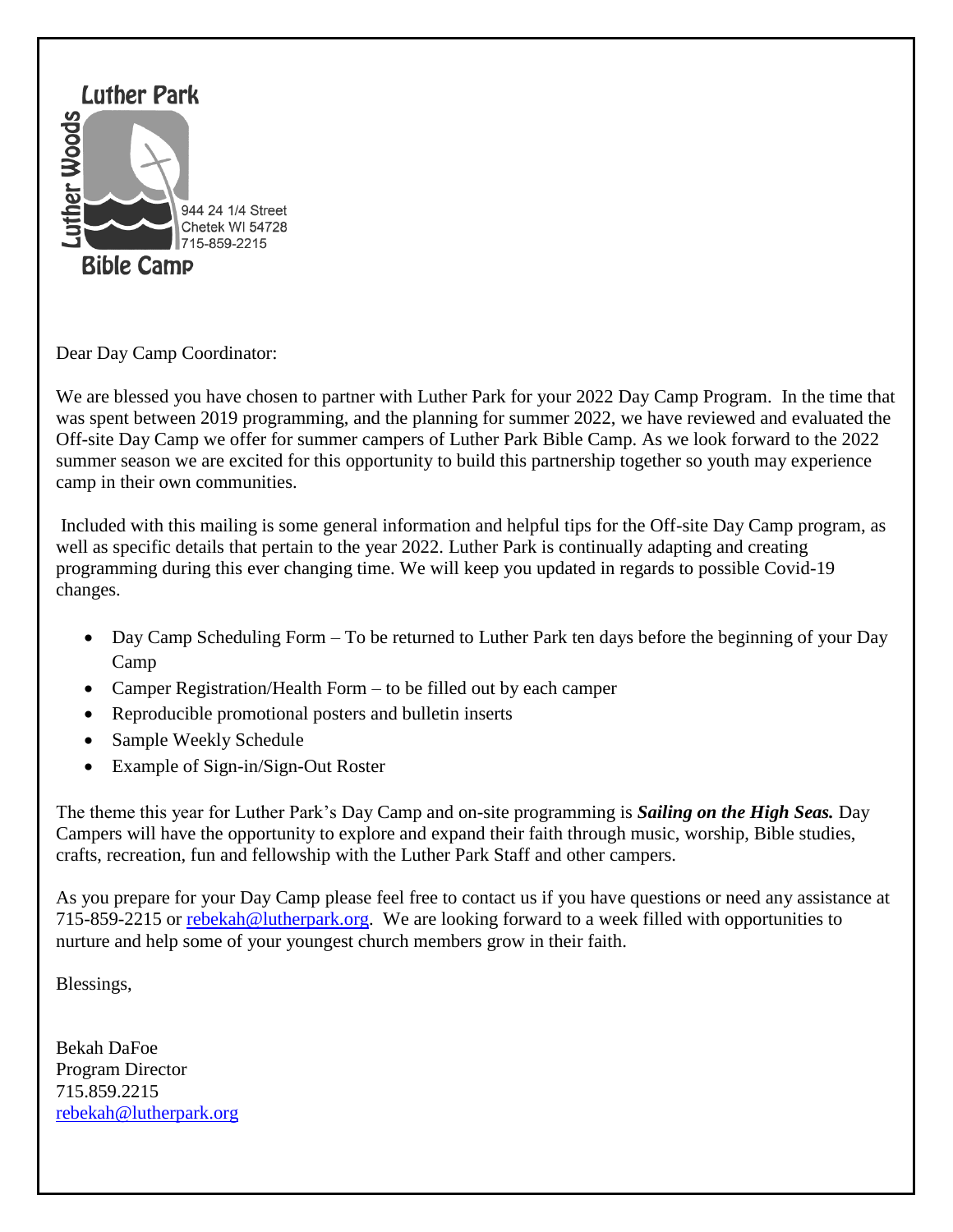# **Luther Park**



## **LUTHER PARK MISSION STATEMENT:**

Luther Park Bible Camp, in partnership with Lutheran congregations, ministers in a natural setting as Jesus did reaching out and touching people of all ages with the good news of salvation. "PREPARE THE WAY OF THE LORD." Isaiah 40:3

## **DAY CAMP STATEMENT OF PURPOSE:**

Day Camp is a program offered by Luther Park Bible Camp. It is intended to enhance Christian Education programs for the young people of our congregations—those going into  $1^{st}$  -  $6^{th}$  grades—by providing them with Christcentered day camp experiences in their own community.

## **WHAT IS DAY CAMP?**

## *DAY CAMP…*

… is a Christ-centered camp experience for children going into grades 1-6.

- … brings the programs of Luther Park Bible Camp to children in a familiar setting.
- … is a renewing experience not only for the children involved, but also for the adult volunteers.
- … is a unique blend of outdoor ministry and congregational ministry.
- … is fueled by the Day Camp team—a group of caring, committed young adults who are trained to lead Bible Studies, worship, songs, crafts, and recreation.

… is flexible to meet the needs of each host site.

## **PROGRAM ESSENTIALS**

The program includes a variety of active and passive activities both indoors and outdoors that pertain to the theme. The following components will be included:

- Worship Scripture, songs & skits each day
- Bible study Bible stories, activities and experiential learning
- Recreation Large group games and fun
- Arts & Crafts Creativity and self-expression
- Lunch Sack lunches are recommended, church provides beverage
- Snacks Juice and something to nibble on (please no caffeinated beverages)

Congregation can provide or ask parents to pack a snack. Please make sure water is available.

## **SPECIAL EVENTS**

Special events can be used to enhance the Day Camp program as well as include youth of other ages and their families. The Luther Park Day Camp team can lead or support these events working with your church coordinator to facilitate a quality program. Any extra cost involved in a Special Event will be the responsibility of the congregation, including transportation.

- Sunday Night Kick-Off with BBQ, potluck or s'more buffet (with music around the "campfire").
- Middle School/Confirmation Night with team building activities, recreation or music and worship.
- Work with a church service day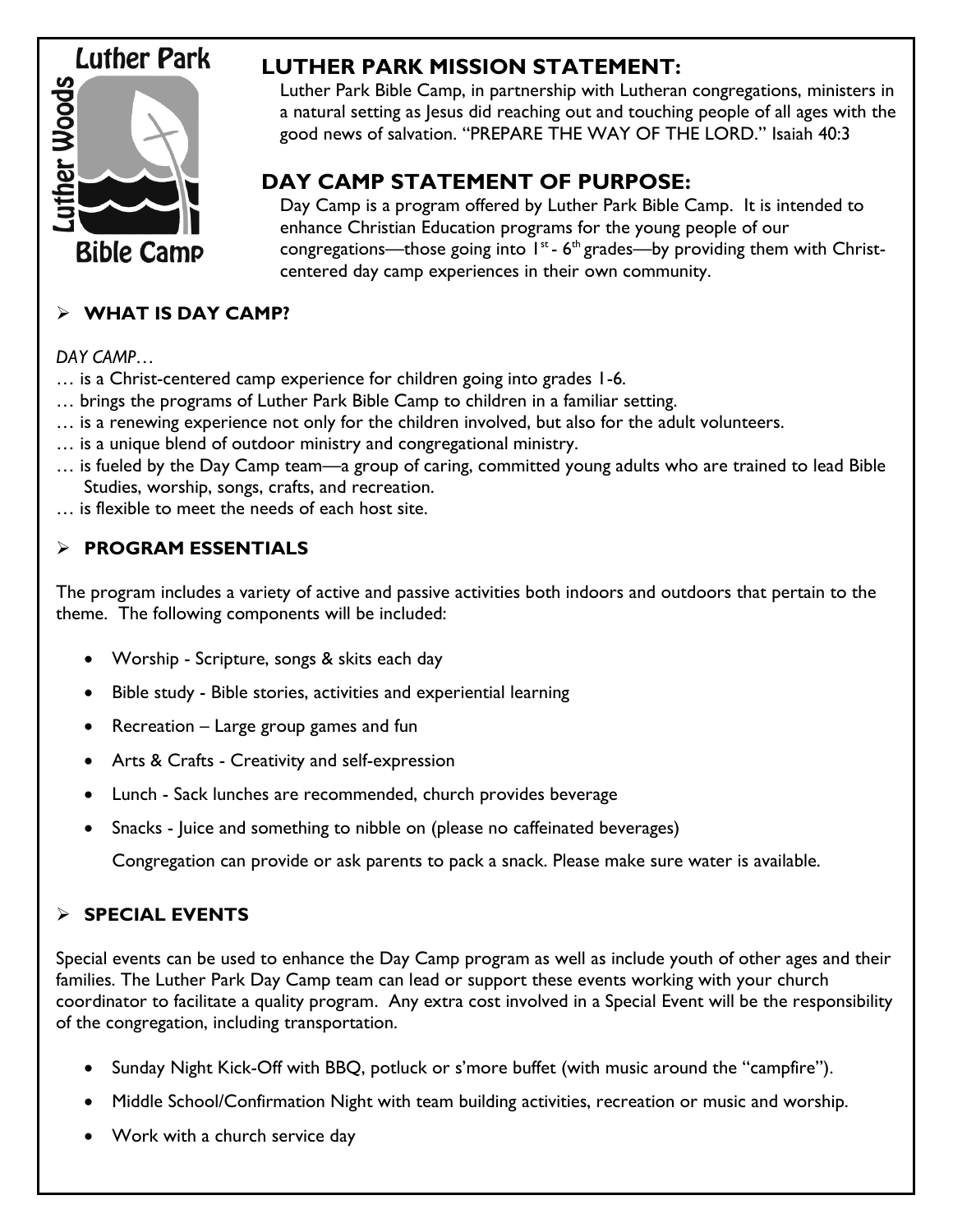#### **SAMPLE WEEKLY SCHEDULE OUTLINE** (*can be tailored to individual congregational needs)*

#### *SUNDAY*

- Day Camp Team will arrive at a pre-arranged time after 5pm
- Evening "Kick-Off" Event for campers and their families (optional)
	- o Invite families to attend.
	- o Have refreshments or a pot-luck
	- o Team will lead singing, devotions, and introduce the theme for the week.

#### *MONDAY-THURSDAY*

- 8:30 Team and volunteers meet for planning & devotions
- 9:00 Opening Worship
- 9:30 Activity Block 1
- 10:15 Snack Time (congregation provides snack)
- $\bullet$  10:30 Activity Block 2
- 11:15 Story time, Sing-a-long, Luther Park Theater
- $\bullet$  11:45 Lunch
- 12:15 Large Group Game
- 1:30 Special Large Group Activity (Field Trip, Tie-Dye, Water Day, Scavenger Hunt, Etc)
- 2:30 Closing Worship
- 3:00 Children are picked up
- 3:30 Team and volunteer evaluation meeting
- Thursday Closing Program (Optional)

#### *FRIDAY*

- 8:30—Final staff meeting
- 9:00-11:30—Day Camp Programming
- Closing Program (optional)
	- o For parents, families, and friends
	- o Thursday evening or Friday morning
	- o Campers can share songs, projects, and skits they have learned.

### **RESPONSIBILITIES: Luther Park and the Congregation**

#### *LUTHER PARK*

- Luther Park will provide a **Day Camp Team** of trained counselors (number dependent upon size of Day Camp) and a complete program including Bible study, worship, arts and crafts materials, songs, games, equipment, rainy day options, etc.
- The Day Camp Team will **lead all programs and give leadership** to the local volunteers as they assist with the activities. One member of the team will be the Day Camp Team Leader. This staff member will serve as the team leader in addition to participating in programming and be the liaison with the local committee during the week.
- Luther Park will **assist in the promotion** of your Day Camp by providing posters, sample letters, social media posts, and the necessary registration forms.
- Luther Park Staff will make sure that safety is a primary importance in activities.
- Luther Park Staff will be prepared to lead Day Camp in a way that creates a camp like atmosphere, while being open to congregational input.
- **Materials** Luther Park will provide program specific materials for the Bible Studies and specialty craft supplies for projects (Host congregation can help with extra craft supplies )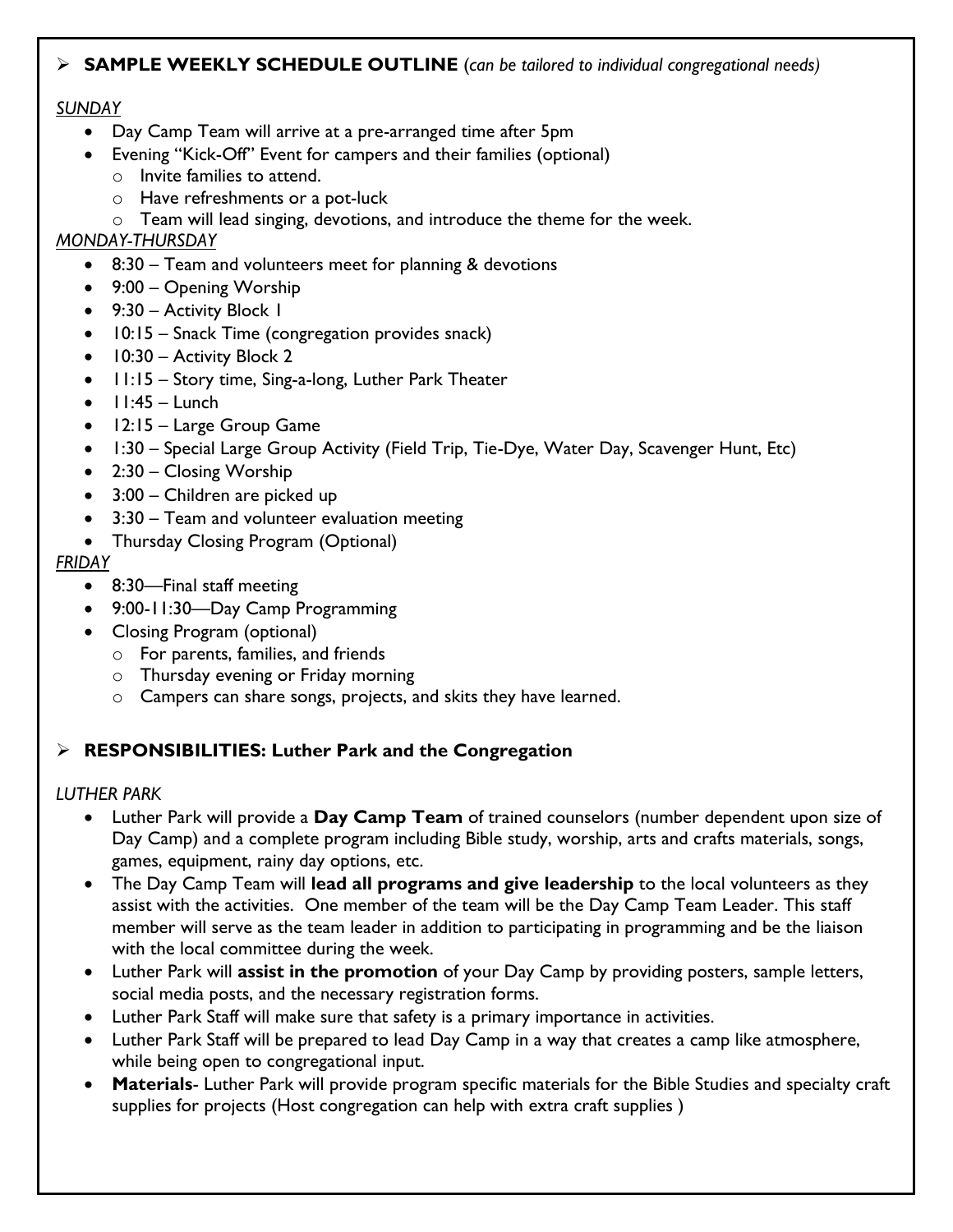### *CONGREGATION*

- The **cost** of Day Camp is dependent upon the size of the Luther Park Team. Please remember the **staff-to-child ratio at Day Camp is to be no greater than 1:10**. Luther Park Staff as well as volunteers over 18 that will be present during day camp can be used in determining your ratio.
- Appoint a Day Camp **Contact Person if you have not done so**. The Contact Person will serve as the liaison between Luther Park and the congregation. The Contact person will receive all Day Camp mailings sent out by Luther Park.
- A **volunteer staff** is needed to assist the Day Camp Team throughout the week. The volunteer staff must include at least one adult with enough other staff or volunteers to maintain necessary ratios. There is the option of using high school youth to round out the group. Junior High helpers are welcome, but maturity and responsibility are critical.
- **Housing** for the Luther Park Team must be provided for the entire duration of their stay if the team is not traveling back to Luther Park each night. Teams can be housed at one location, **but we ask for 2022 that if the team were to share the space with a host family the adults in the household have received the full Covid-19 vaccine.**
- Provide **snacks** each day for all participants.
- All **meals** (including lunches) for the Day Camp Team Sunday night through Friday noon will be the responsibility of the congregation and/or host families. Friday lunches could be made to go.
- Day Camp **publicity** (see following pages)
- Children should be encouraged to bring their Bibles to Day Camp
- Day **Camper Age Range**
	- $\circ$  The Luther Park Day Camp Program is designed for campers who have complete grades K-5 this spring. We encourage congregations to use local volunteers to offer programming for the preschool age. Your preschool age participants and their leaders are welcome to join the Luther Park Team for opening and closing worship.
- **Materials**
	- $\circ$  Luther Park will supply any specialty items, but ask that you provide basic arts and crafts supplies to go along with arts and crafts we provide. If possible please allow the Luther Park Team to have access to the following items: scissors, crayons, markers, sting, beads, construction paper, glue, paint, etc.
	- $\circ$  The congregation should provide table coverings to protect table surfaces when necessary.
- **Insurance**
	- o The family's insurance policy assumes primary coverage. The church's policy assumes secondary coverage. Luther Park provides workman's compensation coverage for Luther Park staff.

## **HOW DO I PLAN FOR DAY CAMP?**

Make out a planning calendar to organize your thinking and preparation for Day Camp. Keep your list up to date as circumstance and plans may change. If you will follow a plan similar to the one below, you will be ready when the first day of Day Camp arrives.

## *3 MONTHS PRIOR TO DAY CAMP*

- Appoint onsite Coordinator for week of Day Camp. (This may be you).
- Recruit adult volunteers to provide snacks for each day of day camp.
- Recruit adult volunteers and mature high schoolers to set out and supervise kids during snack time each day for day camp.
- Organize a kickoff event for Day Camp for Sunday night of week. Luther Park can provide counselors beginning at 5pm on Sunday. Counselors can come prepared to introduce the week, the overall theme and sing songs.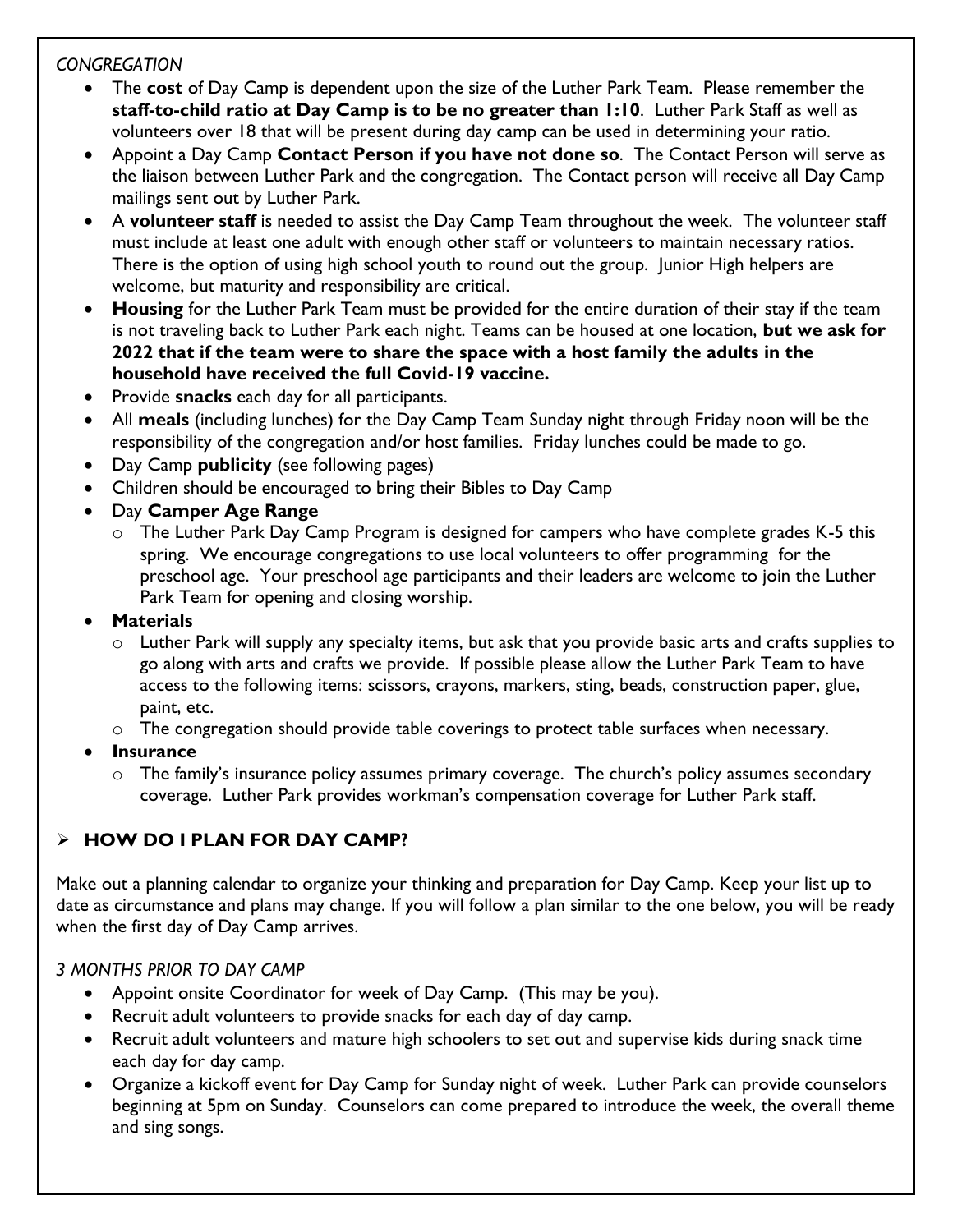Begin publicity (see following pages).

## *2 MONTHS PRIOR TO DAY CAMP*

- Assist parents with registration.
- Plan for a follow up program with Education Director.
- Plan transportation (if needed) for field trips.
- Order craft materials.
- Continue publicity.

### *1 MONTH PRIOR TO DAY CAMP*

- Continue publicity
- Recheck with volunteers and materials
- Confirm a date for a closing program for Thursday night or Friday morning. The Day Camp Team can facilitate the program. They will recap the week & will have the campers share songs.
- Conduct Pre-registration. Collect registration & health history forms provided by Luther Park.

#### *2 WEEKS PRIOR TO DAY CAMP*

 Confirm the number of youth signed up for Day Camp with Luther Park Program Director. Contact Luther Park at 715-859-2215 with final numbers, or provide the **Scheduling Sheet**. Be prepared to have a list of youth broken down by age and the grade they have just completed.

#### *1 WEEK PRIOR TO DAY CAMP*

- Recheck all details.
- Set up decorations.
- Arrange classrooms.

#### *DURING DAY CAMP*

- Pray with and for your volunteers and the Luther Park counselors
- Maintain a spirit of enthusiasm and encourage volunteers and Luther Park counselors
- Secure additional supplies as needed. Check in with Luther Park Day Camp Team Leader. They will bring extra supplies as well when possible.
- Have all emergency phone numbers readily accessible to the Luther Park staff. Give this information to Luther Park Day Camp Team Leader.
- Make sure attendance records are being kept properly. Pleas have authorized pickups initial the sign out sheets.
- Touch base with Preschool Day Camp program and volunteers.
- Touch base with Luther Park Team Leader daily. (It works out well to touch base with the Luther Park team and volunteers at the end of each day to discuss what is going well and where we can improve).
- Provide a full list of campers and parents/guardians including names, addresses, phone numbers, birth date, age, and grade just completed for the Luther Park Day Camp Team Leader.

### *AFTER Day Camp*

- Thank the Lord for God's blessings
- Express appreciation to all workers.
- File names and addresses of volunteers to be contacted next year.
- Make written notes of all good ideas for Day Camp next year. Note how problems were solved an how to avoid similar problems in the future. Note possible field trips or special events.
- Fill out and send in Luther Park Evaluation.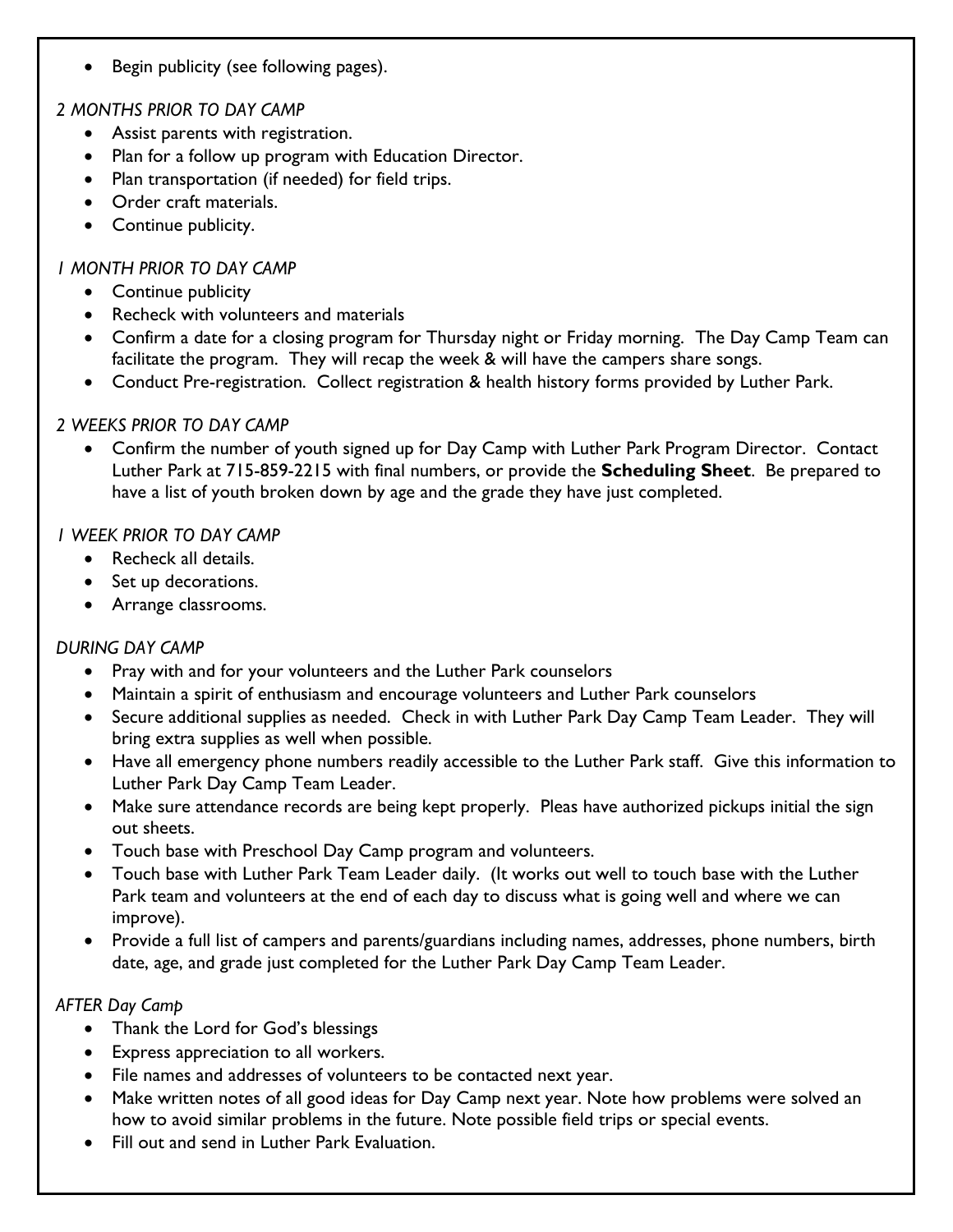- Expect to receive and invoice from Luther Park the week following your Day Camp if the balance is not paid beforehand.
- Send in final payment to Luther Park.
- Make your own notes of necessary adjustments in schedules, additional supplies needed, etc.
- Send a complete list of names of children & parents/ guardians, ages and addresses to Luther Park. (You can send a hard copy with the Luther Park Day Camp Team Leader at the conclusion of the week or email a Excel spreadsheet with the following information to [rebekah@lutherpark.org](mailto:rebekah@lutherpark.org) the week following Day Camp. Contact us if you would like an Excel template.

## **PUBLICITY GUIDELINES**

We do know that some of you have already developed a strong Day Camp tradition in your congregations, while for others it may be a fairly new experience. Day Camp should be promoted often in church bulletins, newsletters, and perhaps even local newspapers or public announcements. Publicity is very important for the success of Day Camp. Keep your entire congregation informed and excited about hosting Luther Park Day Camp. We encourage you to use this day camp experience as an outreach ministry.

## **CONGREGATIONAL PUBLICITY**

- List the Day Camp on the church schedule and calendar.
- Day Camp publicity should be geared to both parents and children.
- Put in a brief announcement in church bulletins and newsletters.
- A brief, but informative flyer should be distributed prior to the last Sunday of Sunday School to every child enrolled. You may choose to use the one enclosed or create your own.
- Have one or two temple talks as part of Sunday Worship. They need only be about three minutes long. The first talk should explain Day Camp and the second could maybe kick-off registrations.
- Put up posters around the church in busy areas highlighting the Day Camp, including the dates and key activities. You may choose to duplicate the one enclosed, or create your own. Be sure to have the name of the contact person listed on the poster.
- Send a letter to the parents of every child going into grades 1-6. Follow up the letter with phone calls.

## **COMMUNITY RELATIONS**

- You may want to put notes in the community calendar, or spots on the radio public announcements.
- If you want to reach out to the community to encourage unchurched youth to attend, put up posters around the neighborhood.
- Find a spot to put a banner at the Day Camp site to promote the dates and key activities. Keep it up throughout the Day Camp week, but we will bring one to add to it!
- Send a confirmation letter to parents one week before the event:
- **BE SURE THAT YOUR SITE AND LUTHER PARK ARE IN AGREEMENT TO ANY COVID-19 PREPARATIONS AND PRECAUTIONS.** We will not hold programming unless it can be done safely. This will be an ongoing conversation as we move forward.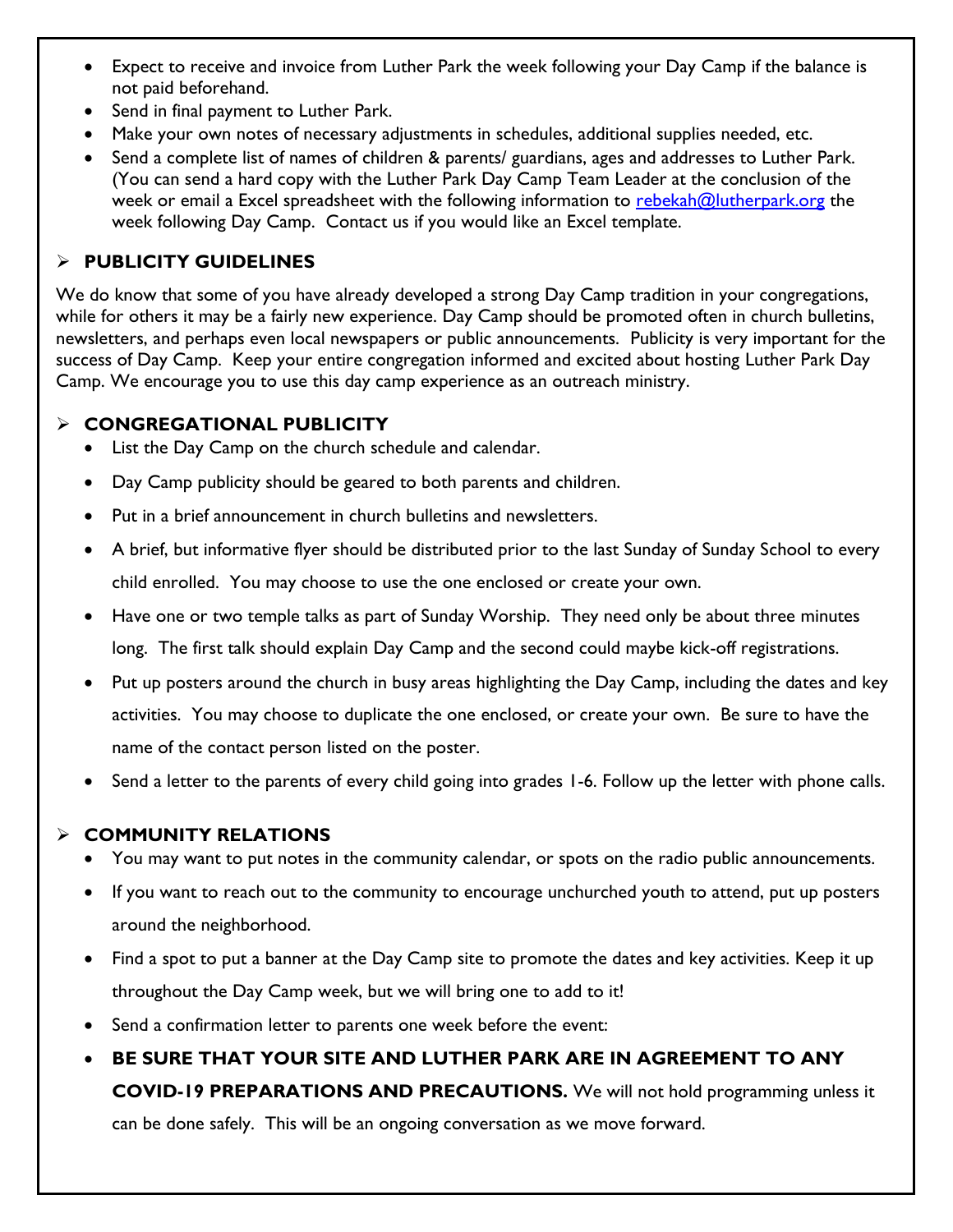### **SAMPLE CONFIRMATION LETTER TO PARENTS**

## **(on church letterhead)**

Dear Day Camp Parent,

Greetings! Thank you for sharing your child(ren) with the Luther Park/ Lutheran Church Day Camp.

We've got an exciting week of Day Camp planned and are delighted that you can be a part of it. This is to confirm your child(ren)'s registration and review details for the week:

The Luther Park counselors will present a program to kick-off Day Camp on

Sunday evening at . (date) (time)

- We need a signed registration-medical release form on file for every child enrolled.
- Send a sack lunch along each day. The church will provide a cold drink and morning snack.
- Day Camp will conclude at 2:30 from Monday through Thursday, and 12:00 on Friday.
- A closing program will be held \_\_\_\_\_\_\_\_\_\_\_\_\_\_\_\_\_\_\_\_\_\_\_\_\_\_\_\_\_\_\_\_\_\_ for parents, family and friends. (date) (time)
- Please note that shirts with the summer theme will be available and optional. If you order ahead we can help guarantee that you'll have the correct sizes for your children.

The Luther Park Day Camp is a unique experience. Day Camp is a time for young people to learn, grow, and discover more of God's love and what it means to be part of the family of God.

Please contact the church office or the camp (715-859-2215) if you have any questions, or if we can help further in your planning and preparations.

In Christ's Service,

Luther Park Programming Staff

Local Coordinator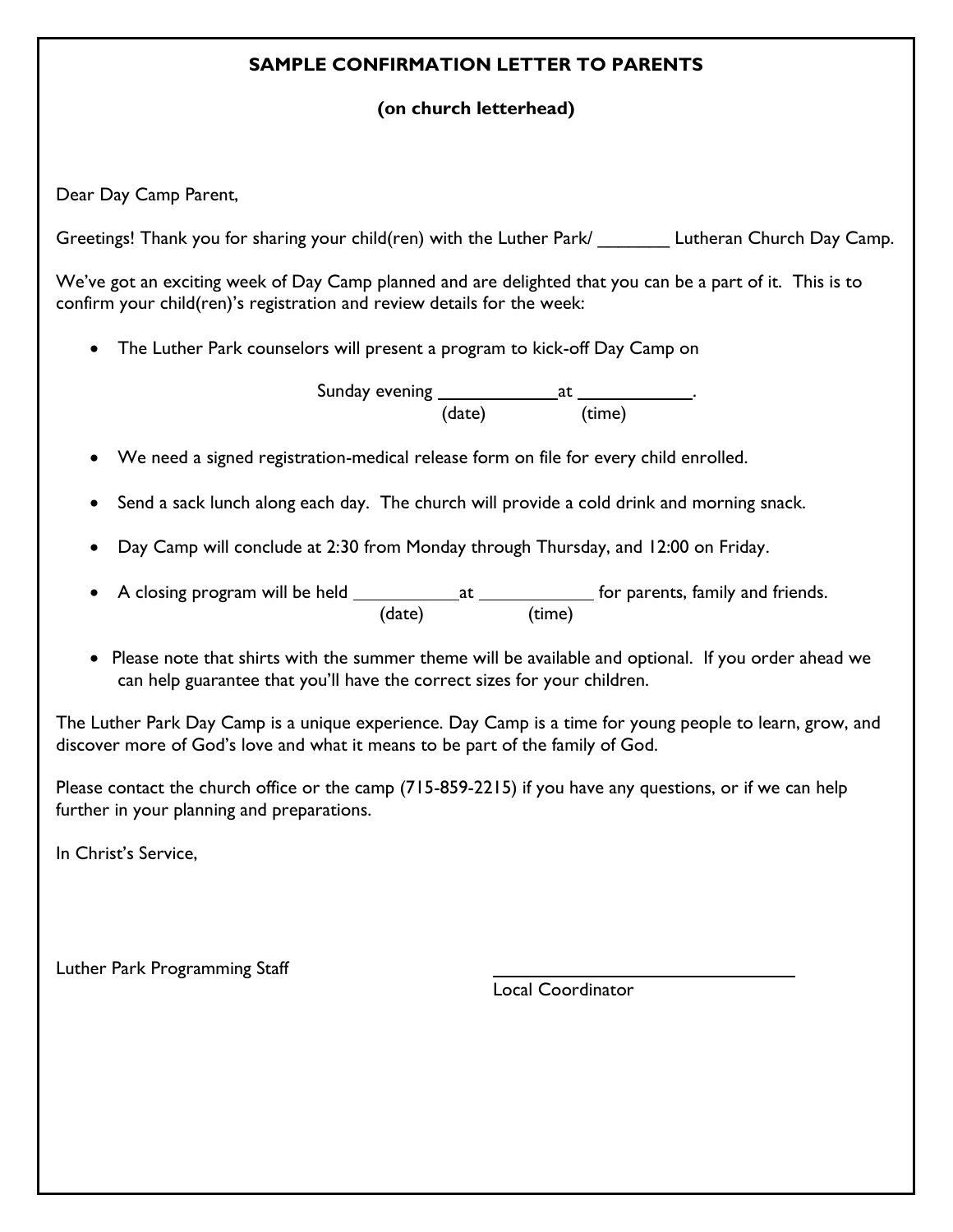**Luther Park** 



# **TO: Congregational Day Camp Coordinators FROM: Luther Park Program Staff**

A few things that may help you in your planning:

- 1) The staff can arrive at the church on Sunday anytime after 5pm. Let our program director know what time you would like the staff to arrive Sunday night by contacting camp at 715-859-2215 or rebekah@lutherpark.org. When the staff arrives please be sure that someone is there to greet them. They will need some time to tour the building and grounds and make plans for certain activities.
- 2) A Sunday evening program can be a great way to start your week. Some churches plan potluck meals, others just coffee and cookies. The Sunday schedule is up to you. The Day Camp Team Leader will need to know the Sunday schedule before they arrive. A Luther Park Staff member will call you the week before coming to ensure that everyone is on the same page concerning introductions, scheduling and programmatic expectations.
- 3) The number of campers that you were expecting when you signed the Day Camp Agreement is considered tentative. Your Local Coordinator will need to confirm the number **ten days prior to your start date**. After your week is completed please supply a complete list of names of children & parents/ guardians, ages (birth date) and addresses for us. You may email the information on an Excel spreadsheet.
- 4) Your bill will be sent the week **after** your Day Camp week has concluded.
- 5) Luther Park will provide specialty supplies for the planned arts and crafts activities. Again, we appreciate having access to basic supplies to use for supplemental arts and crafts as needed. Your Luther Park team may also need to make copies on your copy machine. If you have parents that support your Day Camp by donating arts and crafts items, please contact us and we will let you know what additional items could be donated beyond the basic school supply type items.
- 6) You may want to invite the team to be active in the life of the congregation on other evenings during the week, if there are events planned, but host families can expect that the staff will be available and at home most evenings. We will be in communication about what these events could look like closer to the summer due to Covid-19 precautions.
- 7) Each day will begin and end with large group worship. This will be similar to a campfire program. All children, including preschool, as well as staff are invited to this all camp activity. Please have your local staff help manage discipline while the counselors are up front leading. If preschool kids join the older kids for opening and closing programs, please make sure preschool staff is with them.
- 8) Bible study will always be included in the small group events of the day. The Bible story will be presented in a variety of ways: sometimes read, sometimes told, and sometimes dramatized. The rest of the day will include crafts, nature study, organized recreation, music, story time, etc.
- 9) Your local staff should provide a snack or beverage break each day.